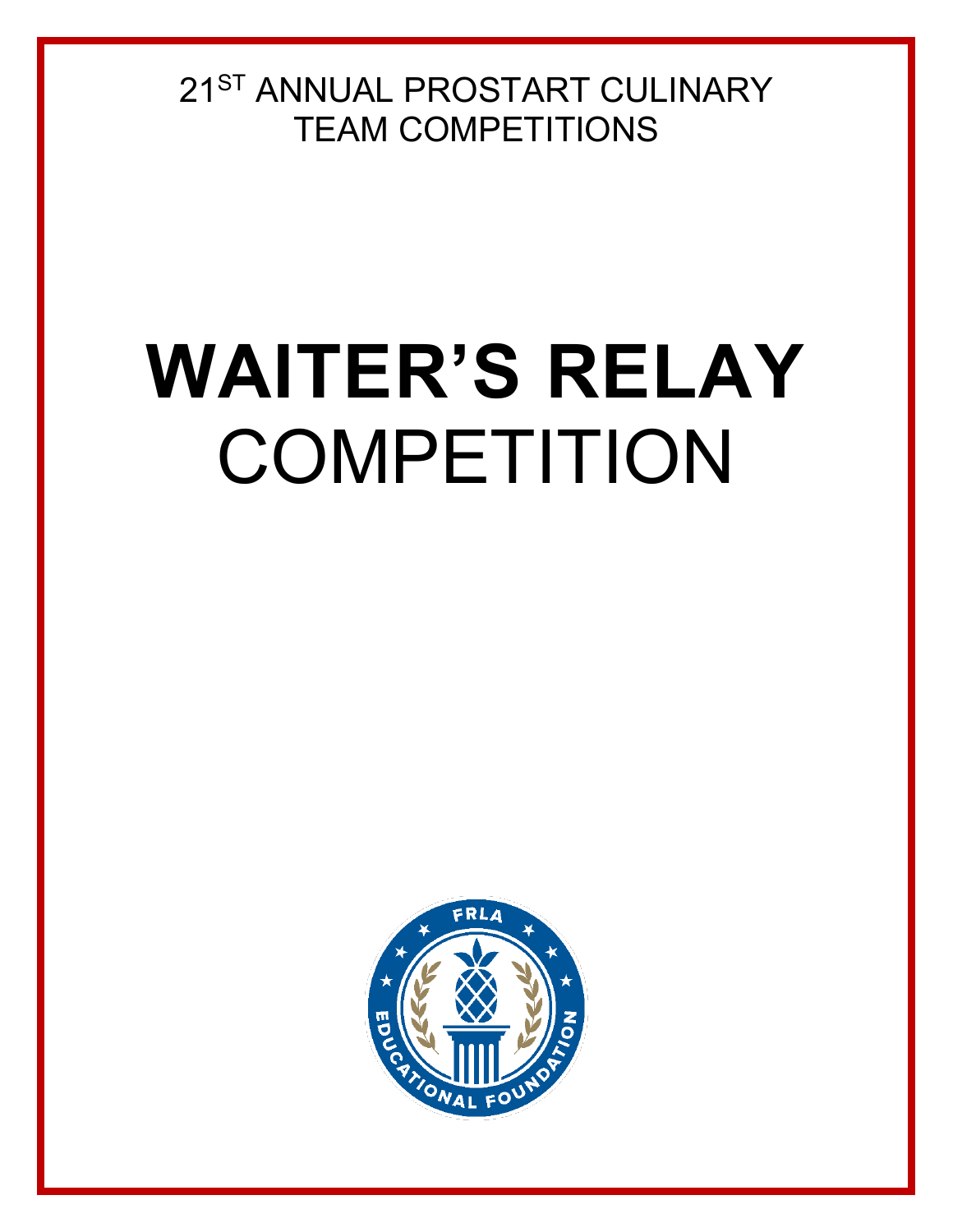## **WAITER'S RELAY** COMPETITION

## SUNDAY, MARCH 6, 2022

#### **PURPOSE**

Participating teams will demonstrate their ability to set a table with three designated place settings and three napkin folds while racing against the clock.

#### **UNIFORMS**

Team must present a uniform appearance and wear appropriate apparel. Appropriate apparel for front-of-the-house attire (such as apron, white shirt, black pants, and closed toe shoes) or chef's attire (such as chef coat, chef pants, apron, chef hat and closed toe, hard sole shoes). Attire can also include polo shirts or dress shirts, dress pants/skirts and dress shoes. Sponsor logo T-shirts will be acceptable. Jeans are not acceptable. The uniform examples listed above are examples and not required in their entirety.The emphasis is on team uniformity.

#### **RULES**

- 1. Team will send all required information to the Florida Restaurant & Lodging Association Educational Foundation (FRLAEF) no later than February 4, 2022. If all required information is not received by 5:00 pm on February 4, the team will be removed from the Waiter's Relay Competition.
- 2. Only one (1) team per school may compete in the Waiter's Relay Competition. The team will consist of three (3) team members. All team members must be from the same school or career center. If the students are not from the same school or career center, the team will be disqualified.
- 3. A student may compete in only one (1) competition.
- 4. Participating students must be juniors or seniors in high school and may only compete a total of two years. Participating students must be enrolled in a Premier or Full ProStart® program during the 2021 – 2022 school year.

#### **PROCEDURE**

- 1. Competition schedules will be distributed in advance of the event. The school will include assigned start times. All schedules are subject to change without notice but changes will be communicated out with as much advance notice as possible.
- 2. Each team will set a table for three guests with these required place settings: American Place Setting, Russian Place Setting and French Place Setting. Examples are attached. These examples will be provided to the judges for comparison during the competition. They can also be found at this link:<https://frla.org/2022-napkin-folds-place-settings/>
- 3. There are three required napkin folds: **[BISHOP'S](https://frla.org/2022-napkin-folds-place-settings/) HAT, TULIP, AND PINWHEEL.** Control/Click on the hyperlink to watch YouTube tutorials. Or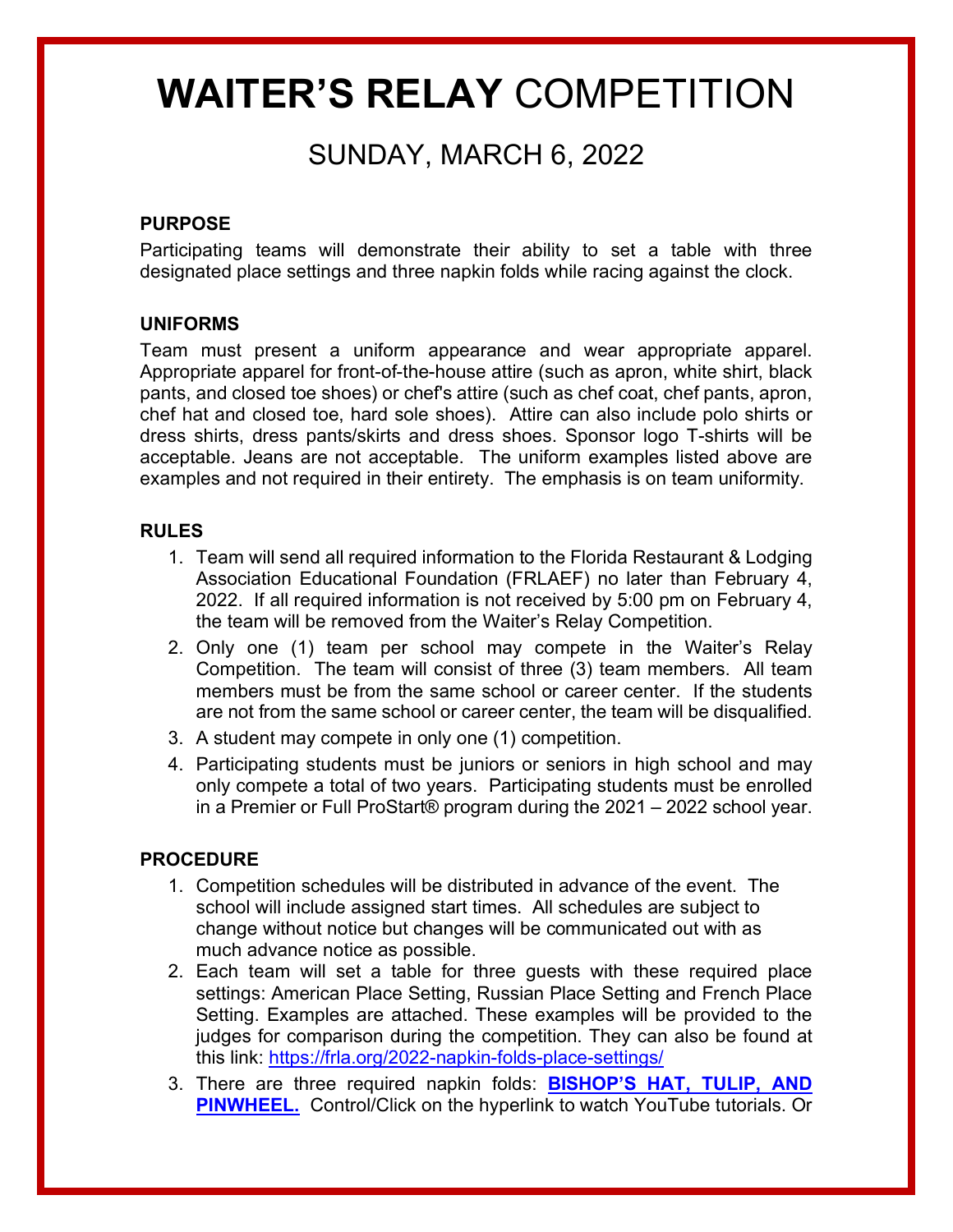cut and paste the link below into your browser. These examples will be provided to the judges for comparison during judging. Pictures of the napkin folds are attached.<https://frla.org/2022-napkin-folds-place-settings/>

- 4. It is up to the team's discretion as to which napkin fold is placed with each place setting. The only requirement is that each place setting and each napkin fold be demonstrated.
- 5. Stations will be set up throughout the relay. Various items needed to set the table can be found at the stations.
- 6. The FRLAEF will provide all items required to complete the relay (i.e. napkins, dishware, flatware, glassware, tablecloths and wrist coil key chain).
- 7. Prior to a team member beginning his/her leg of the competition, he/she must receive the team wrist coil key chain from the previous team member in order to proceed.
- 8. Teams will not be assessed penalties for how the team members carry any of the items to the table. For example, the team member carrying the glasses to the table does not have to carry them as if he/she were serving guests.
- 9. Judges will be placed throughout the relay to determine if a team member drops any items. If any item is dropped, the team will be given a 10 second penalty for each item dropped.
- 10.After the first round, the top 8 teams will advance to a second round. The top 8 teams will then run the relay again. The teams' scores from the second round will determine the event winners.

#### **WAITER'S RELAY**

#### **1. FIRST LEG:**

The first team member must take the wrist coil key chain and proceed to the table linen and dish area. The team member must bring a tablecloth and the required dishes to the table they are setting. When the team member arrives at the new table, he/she must put the tablecloth on the table. The tablecloth must cover the entire table top and not touch the ground. The team member must place the dishes on the table according to their designated place setting. The team member will be responsible for putting all of the dishes on the table. Once the team member completes the task, he/she must go back to the start/finish line to hand off the wrist coil key chain to the second team member.

#### **2. SECOND LEG:**

The second team member must take the wrist coil key chain and proceed to the silverware and glassware area. The team member must deliver all of the necessary silverware and glassware to the table he/she is setting. The team member may make as many trips as necessary to collect all of the items. The team member must set the table exactly as the designated place settings require. Once the team member completes the task, he/she must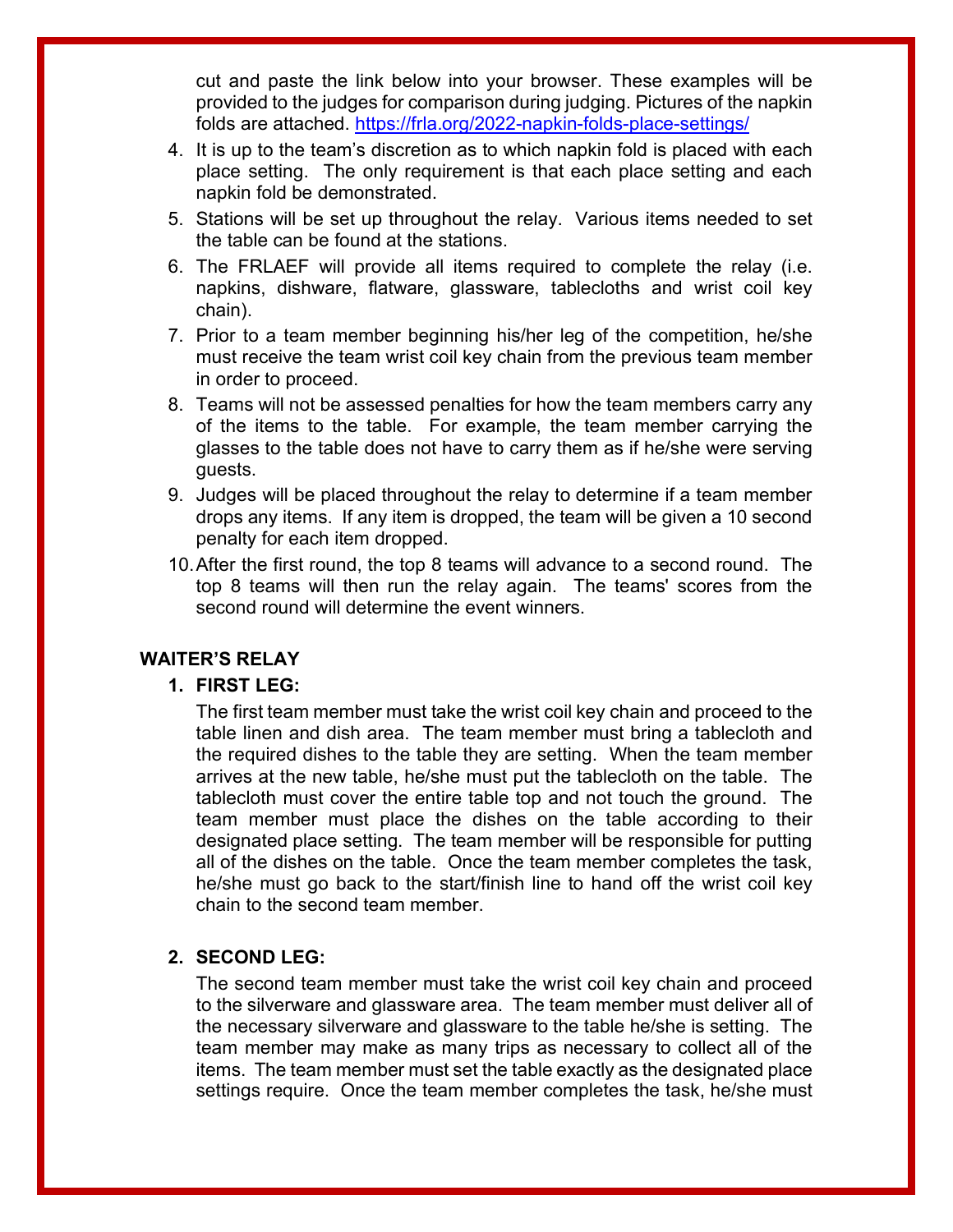go back to the start/finish line to hand off the wrist coil key chain to the third team member.

#### **3. THIRD LEG:**

The third team member must take the wrist coil key chain and proceed to the napkin area. The team member must pick up three (3) napkins and bring them to the table he/she is setting. The team member must then proceed to fold one of each of the three napkin folds. The three required napkin folds are Bishop's Hat, Tulip, and Pinwheel. The team member may place each napkin at the place setting of his/her choice. Once the team member completes the task, he/she must cross the start/finish line. When the third team member crosses the finish line, the timer will record the time.

#### **SCORING**

- 1. Each team will be timed while completing the Waiter's Relay Competition.
- 2. Any penalties will be added to the final time.
- 3. After the first round, the top eight teams will advance to the second round.
- 4. During the second round, each of the top eight teams will run the relay again.
- 5. The teams' scores from the second round will determine the event winners.

#### **PENALTIES**

1. Incorrectly setting items in the relay (i.e. incorrect placement of knives) during the leg. If a team member fixes the problem later the team still receives one (1) minute.

For example, if one knife is set incorrectly, the team receives 1 minute added to their final score. If more than one knife is set incorrectly, the team still only receives 1 minute added to their final score. The maximum penalty per item type is 1 minute.

- Addition of one (1) minute for dinner plates
- Addition of one (1) minute for bread plates
- Addition of one (1) minute for knives
- Addition of one (1) minute for forks
- Addition of one (1) minute for spoons
- Addition of one (1) minute for glasses
- Addition of one (1) minutes for napkins
- 2. Napkin fold must closely resemble the designated napkin fold. If the judges decide the napkin fold does not resemble the designated napkin fold:
	- Addition of one (1) minute per napkin not resembling the designated napkin fold. The maximum penalty is three (3) minutes. That is a oneminute penalty per incorrect napkin fold.
- 3. If any item is dropped, there will be given a 10 second penalty for each item dropped.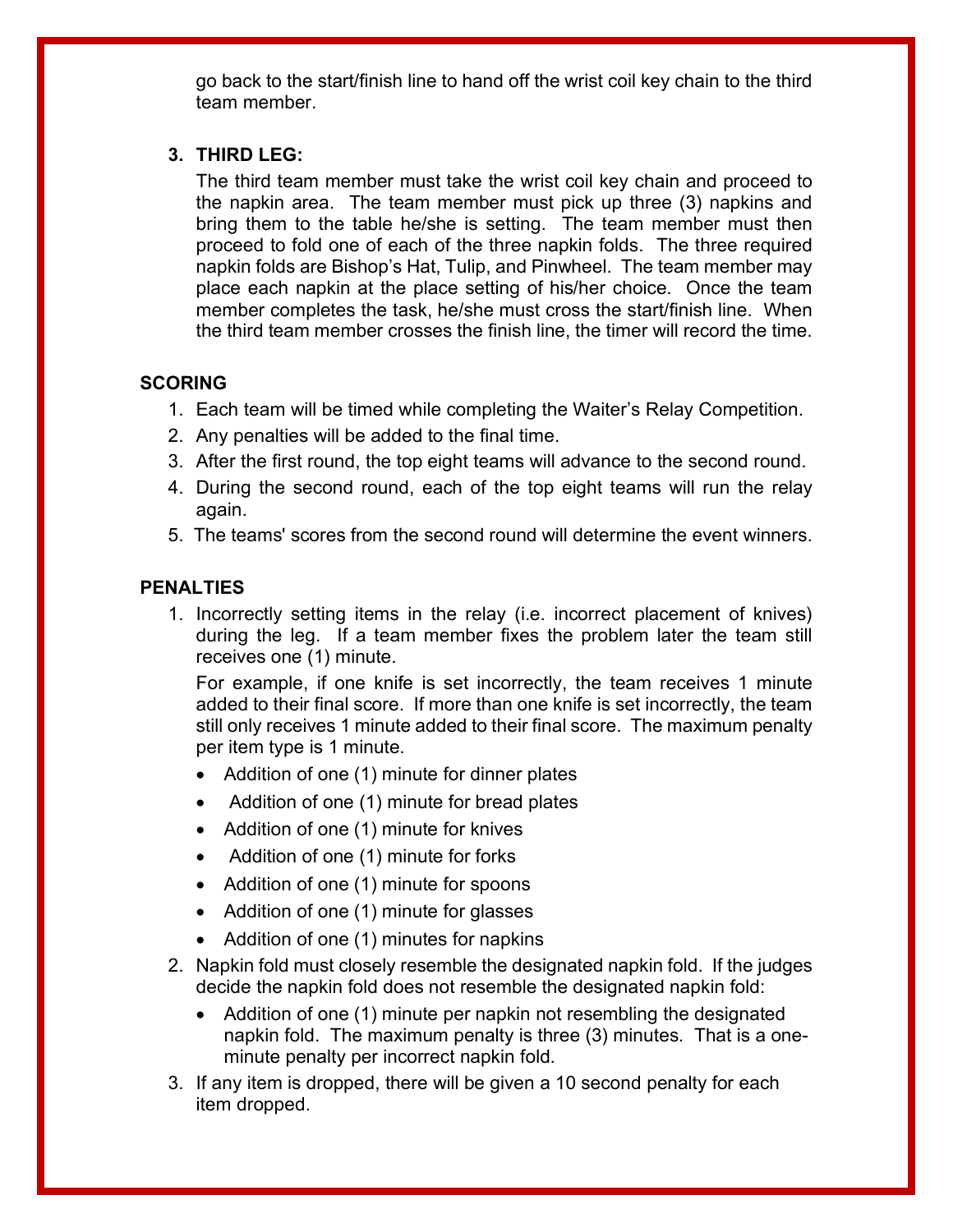- 4. If the tablecloth does not cover the entire table top and/or parts of the tablecloth touch the ground, a 10 second penalty will be assessed.
- 5. Inappropriate attire (i.e. jeans) and/or no uniformity among team members:
	- Addition of one (1) minute.

### **DISQUALIFICATION**

- 1. If team is not present at their appointed time to compete, the team is disqualified.
- 2. Team does not return all required paperwork by February 4, 2022 deadline.
- 3. The team is comprised of students from different schools or career centers.
- 4. Teams and all associated competitors must be eligible to compete, as defined by the eligibility terms above. Teams found to be ineligible will be disqualified. Additionally, any individual students found to be ineligible will result in complete team disqualification.
- 5. Misconduct including, but not limited to, any nonprescription drug use, alcohol use, unsportsmanlike conduct, or any activity that is illegal under federal, state or local laws, at the event, during competition, during unsupervised free time, during supervised competition social activities or in activities or locations related to the event. Should such alleged misconduct come to the FRLAEF's attention, the matter will be investigated as the FRLAEF deems appropriate. Any decision as to appropriate action due to misconduct, up to and including disqualification, is at the sole discretion of the NRAEF and is final.
- 6. Teams must participate in each event segment in the competition or they will be disqualified. For details on competition segments see Culinary rules. Failure to compete in any segment will result in disqualification.
- 7. By entering the contest, the student and the team he/she represents accept this requirement as well as all other conditions of the Florida ProStart Culinary Team Competitions.

#### **IN CASE OF A TIE**

1. The teams will participate in a "finals" relay race. In the event of a tie, all of the above rules will apply to this tie breaker.

#### **AWARDS**

- 1. The teams that finish in the top five will receive medals from the FRLAEF.
- 2. Various colleges may also award scholarships.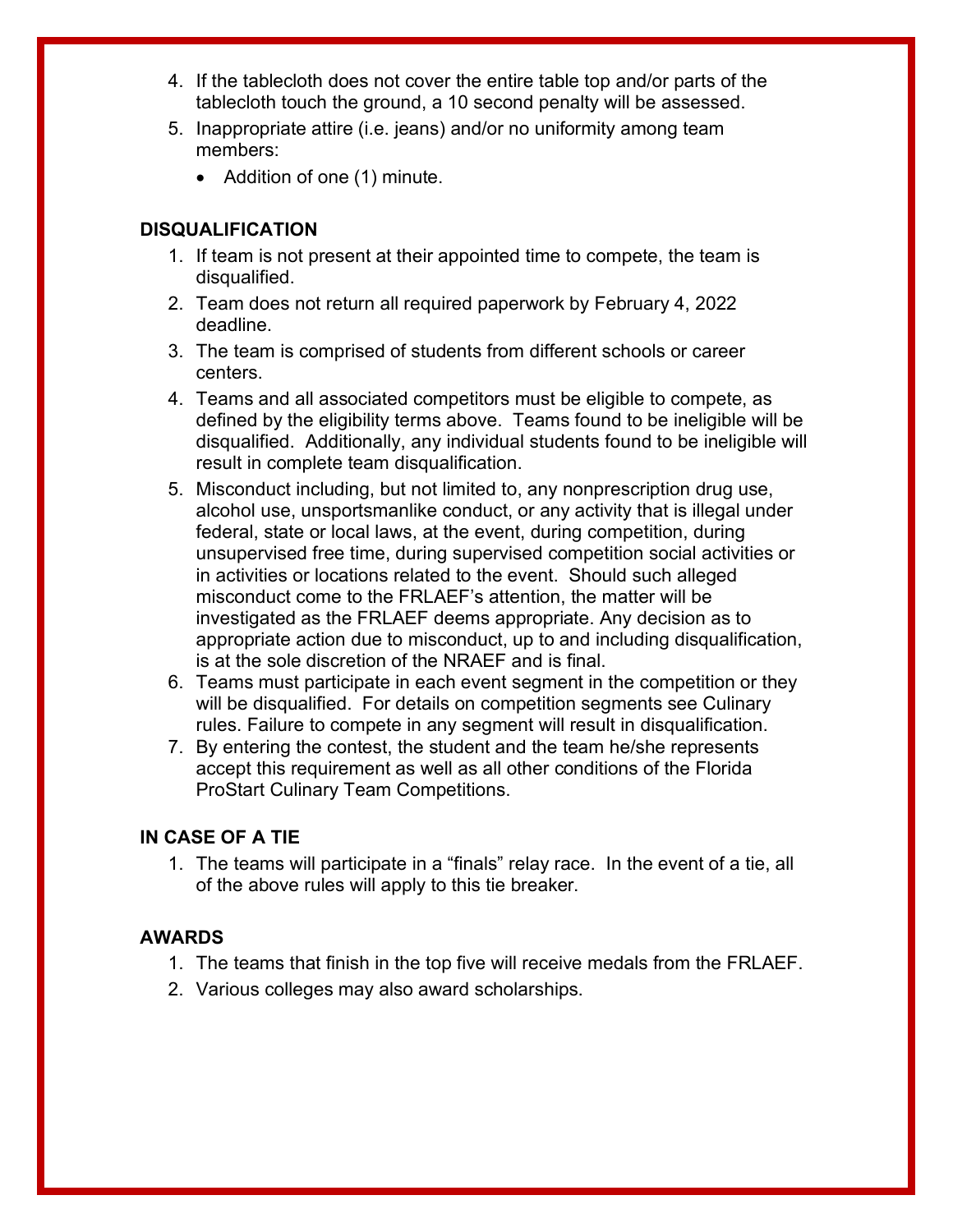## BISHOP'S HAT TULIP





## **PINWHEEL**

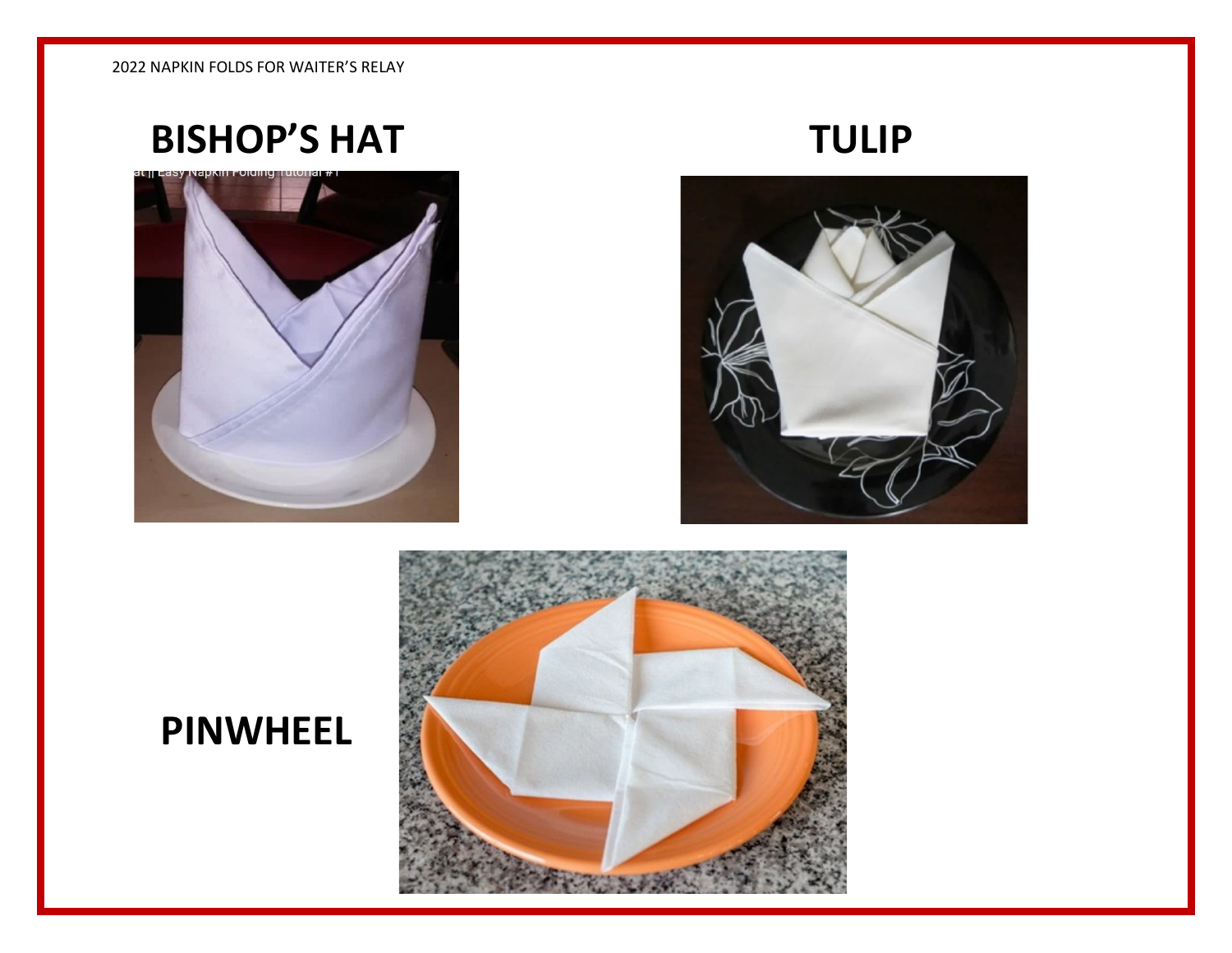